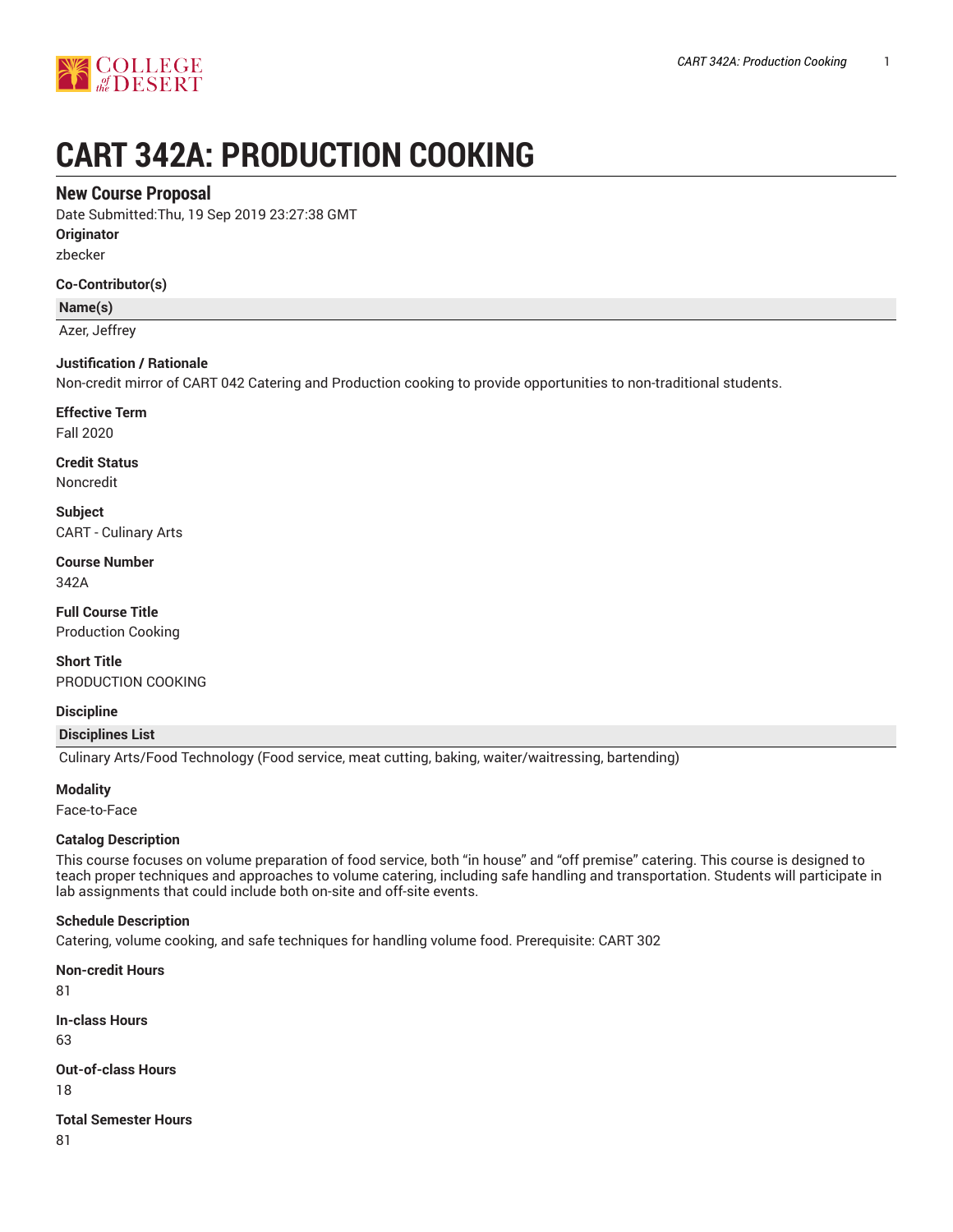

## **Override Description**

Noncredit override.

**Prerequisite Course(s)** CART 302 Kitchen Basics

**Class Size Maximum** 20

**Entrance Skills** Identify basic safety and accident prevention techniques.

## **Requisite Course Objectives**

CART 302-Identify basic safety and accident prevention techniques.

## **Entrance Skills**

Demonstrate appropriate cleaning and sanitation procedures including use of sinks and mopping.

## **Requisite Course Objectives**

CART 302-Demonstrate appropriate cleaning and sanitation procedures including use of sinks and mopping.

## **Entrance Skills**

Demonstrate basic knife skills.

#### **Requisite Course Objectives**

CART 302-Demonstrate safe basic knife skills.

#### **Course Content**

- 1. Volume cooking techniques of food and bakery items.
- 2. Volume plating techniques.
- 3. Estimating cost of volume production.

## **Course Objectives**

|                                  | <b>Objectives</b>                                                                              |  |
|----------------------------------|------------------------------------------------------------------------------------------------|--|
| Objective 1                      | Identify and apply cooking techniques and preparation methods for hot, cold, and bakery foods. |  |
| Objective 2                      | Demonstrate production differences related to "in house" and "off premise" cooking             |  |
| Objective 3                      | Understand cost differences between plated and buffet table meals.                             |  |
| <b>Student Learning Outcomes</b> |                                                                                                |  |

|           | Upon satisfactory completion of this course, students will be able to:                              |
|-----------|-----------------------------------------------------------------------------------------------------|
| Outcome 1 | Estimate costs for a volume production or catering event and prepare a professional client summary. |
| Outcome 2 | Demonstrate safe production, service and reuse of volume foods.                                     |

## **Methods of Instruction**

| <b>Method</b>                  | Please provide a description or examples of how each instructional<br>method will be used in this course. |
|--------------------------------|-----------------------------------------------------------------------------------------------------------|
| Activity                       | Prepare the food, garnish and table decoration for an event.                                              |
| Supplemental/External Activity | Participation in group culinary events as offered.                                                        |
| Participation                  | Participate individually and as a member of a team in creating assigned<br>culinary project.              |
| Observation                    | Observe instructor demonstrations of cooking, transportation and setup<br>procedures.                     |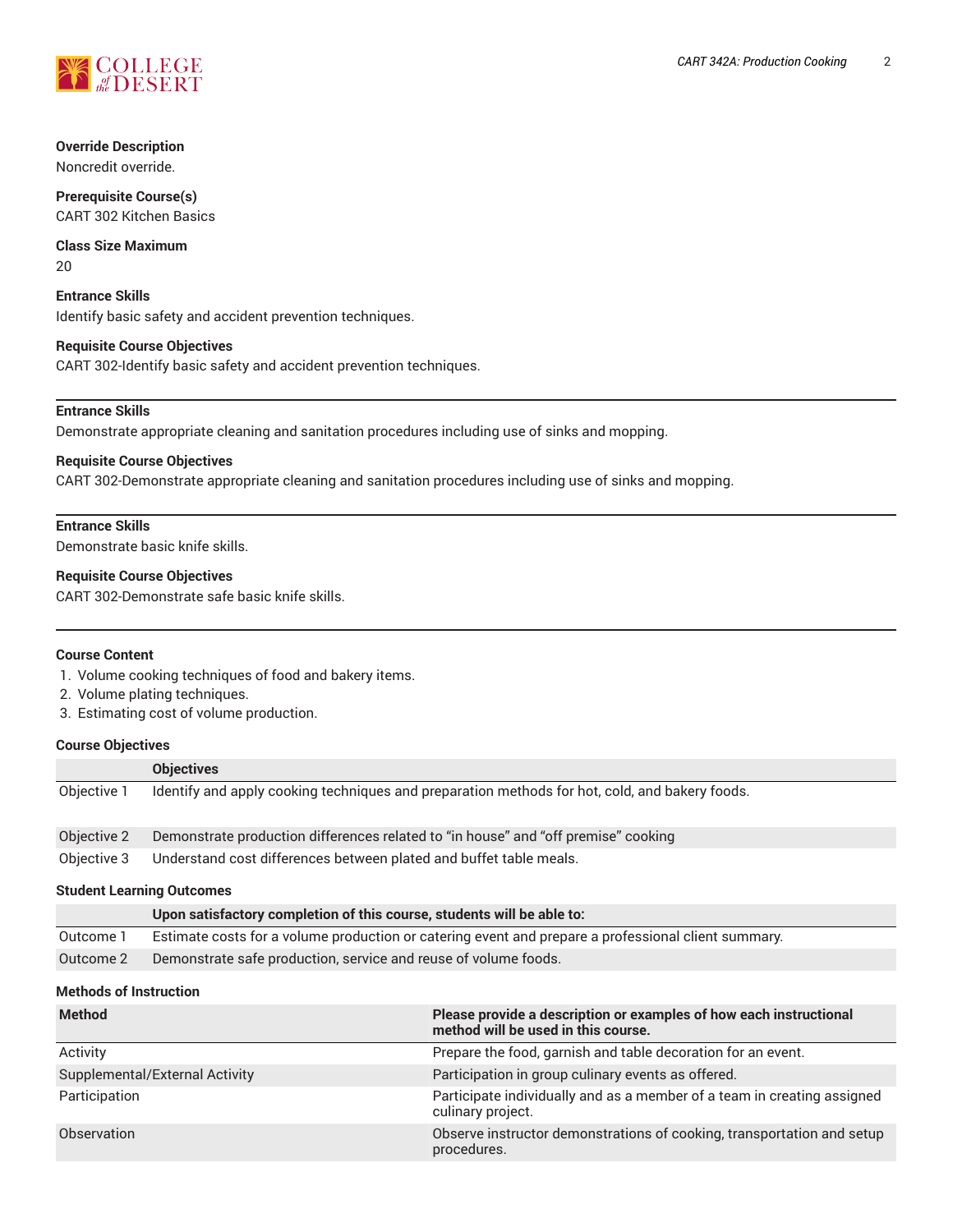

| Lecture                            | Presentation of topic in context.                                                                                              |
|------------------------------------|--------------------------------------------------------------------------------------------------------------------------------|
| Laboratory                         | Prepare a variety of sauces, stocks, vegetables, meats, fish in the<br>Culinary kitchen lab environment.                       |
| <b>Discussion</b>                  | Evaluate culinary projects for appearance, taste, and value.                                                                   |
| Demonstration, Repetition/Practice | Multiple cooking projects.                                                                                                     |
| Collaborative/Team                 | Create culinary projects as a team where multiple players are necessary<br>to make the project come together at the same time. |
| Journal                            | Document event estimates and actual costs; successes and learning<br>experiences.                                              |

## **Methods of Evaluation**

| Please provide a description or examples of how<br>each evaluation method will be used in this course.                               | <b>Type of Assignment</b> |
|--------------------------------------------------------------------------------------------------------------------------------------|---------------------------|
| Cater or provide food for one or more events.                                                                                        | In Class Only             |
| Various cooking projects to practice topics covered<br>in class.                                                                     | In Class Only             |
| Students participate safely in all projects, both<br>individually and as a member of a team.                                         | In Class Only             |
| Practical demonstration of safety knowledge and<br>skills. Skills must be practiced out-of-class to<br>achieve required skill level. | In and Out of Class       |
| Research recipes and cooking methods on the web<br>and share with class.                                                             | Out of Class Only         |
| Active participation in all cooking projects.<br>Attendance at all lectures.                                                         | In Class Only             |
| Quizzes on each topic covered.                                                                                                       | Out of Class Only         |
| Final presentation of practical cooking<br>demonstration.                                                                            | In Class Only             |
| Cost estimates for events and journal of successes<br>and learning experiences.                                                      | Out of Class Only         |
| Out-of-class hours will be accounted for<br>electronically through the learning management<br>system.                                | Out of Class Only         |
|                                                                                                                                      |                           |

#### **Assignments**

## **Other In-class Assignments**

- 1. Attendance at lectures by instructor.
- 2. Attendance at demonstrations by the instructor.
- 3. Special reports by students singly or in groups.
- 4. Participation in class through their demonstration of hands on skills.
- 5. Skill practical examinations.
- 6. The selection and proper use of equipment and planning production.

#### **Other Out-of-class Assignments**

- 1. Readings in the recommended book list.
- 2. Practice skills taught in class, including knife skills.
- 3. Examinations of various types including essay, multiple choice.
- 4. Web research for recipes and procedures.
- 5. Written assignments evaluating catering and production events.

## **Grade Methods**

Pass/No Pass Only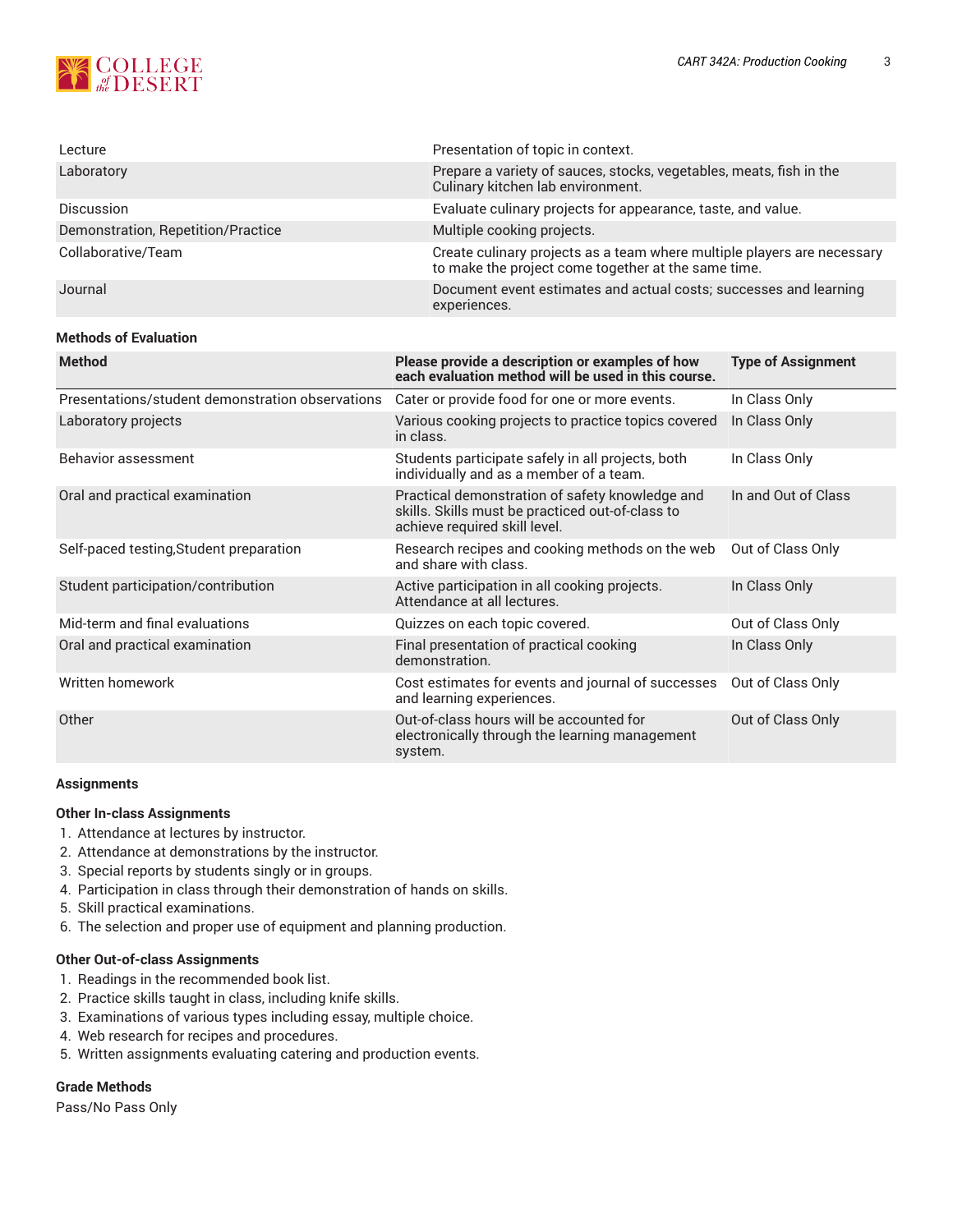

# **MIS Course Data**

**CIP Code** 12.0500 - Cooking and Related Culinary Arts, General.

**TOP Code** 130630 - Culinary Arts

**SAM Code** C - Clearly Occupational

**Basic Skills Status** Not Basic Skills

**Prior College Level** Not applicable

**Cooperative Work Experience** Not a Coop Course

**Course Classification Status** Other Non-credit Enhanced Funding

**Approved Special Class** Not special class

**Noncredit Category** Short-Term Vocational

**Funding Agency Category** Not Applicable

**Program Status** Program Applicable

**Transfer Status** Not transferable

**Allow Audit** No

**Repeatability** Yes

**Repeatability Limit** NC **Repeat Type** Noncredit

## **Justification**

Noncredit courses are repeatable until students are comfortable they have achieved the skills and knowledge required to meet the objectives and outcomes of the course.

**Materials Fee**

No

**Additional Fees?** No